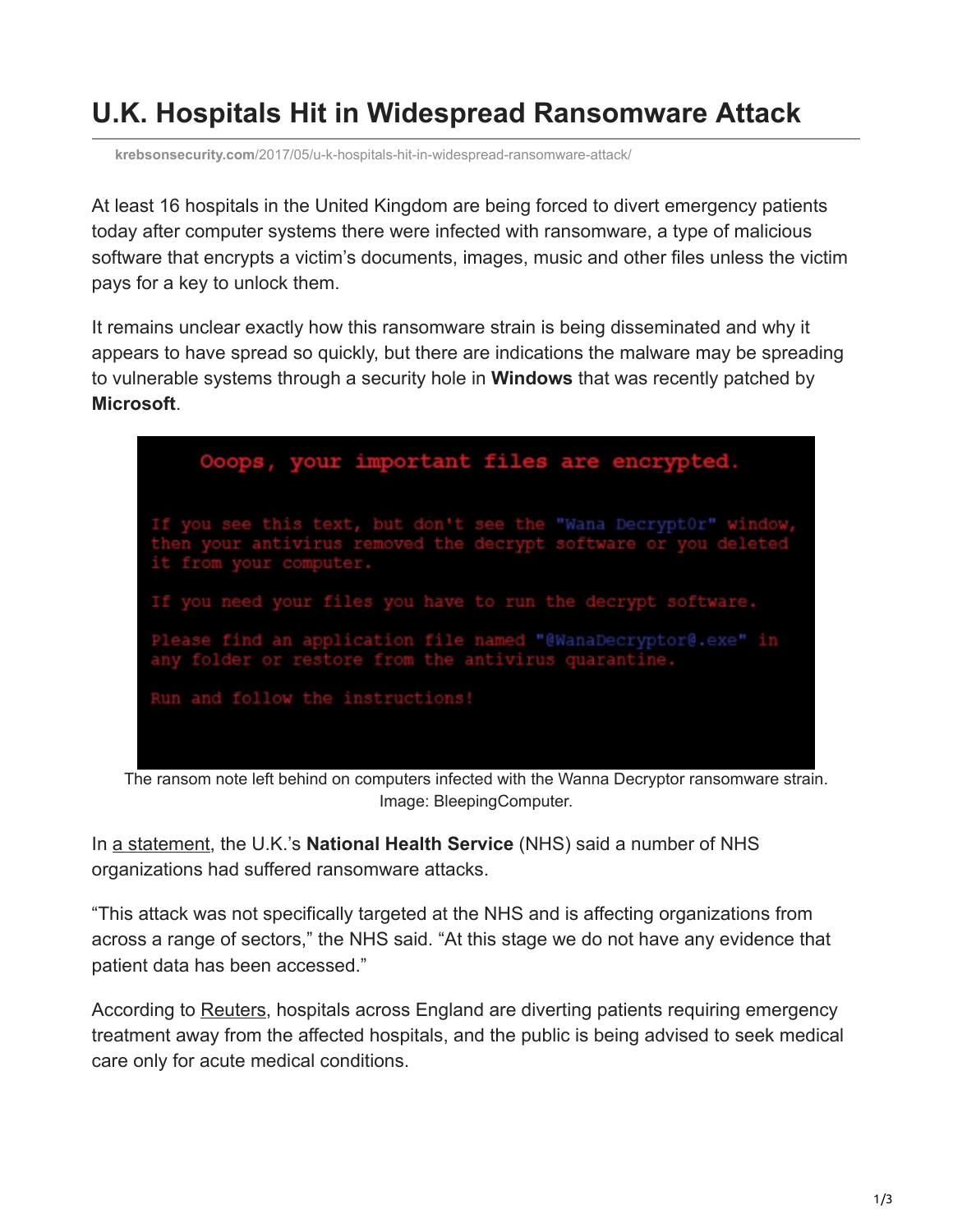NHS said the investigation is at an early stage but the ransomware that hit at least 16 NHS facilities is a variant of **Wana Decryptor** (a.k.a. "**WannaCry**"), a ransomware strain that surfaced roughly two weeks ago.

**Lawrence Abrams**, owner of the tech-help forum [BleepingComputer](http://www.bleepingcomputer.com/), said Wana Decryptor wasn't a big player in the ransomware space until the past 24 hours, when something caused it to be spread far and wide very quickly.

"It's been out for almost two weeks now, and until very recently it's just been sitting there," Abrams said. "Today, it just went nuts. This is by far the biggest outbreak we have seen to date."

For example, the same ransomware strain apparently today also hit **Telefonica**, one of Spain's largest telecommunications companies. According to [an article](https://www.bleepingcomputer.com/news/security/telefonica-tells-employees-to-shut-down-computers-amid-massive-ransomware-outbreak/) on BleepingComputer, Telefonica has responded by "desperately telling employees to shut down computers and VPN connections in order to limit the ransomware's reach."

[An alert](https://www.bleepingcomputer.com/news/security/telefonica-tells-employees-to-shut-down-computers-amid-massive-ransomware-outbreak/) published by Spain's national computer emergency response team (**CCN-CERT**) suggested that the reason for the rapid spread of Wana Decryptor is that it is leveraging a software vulnerability in Windows computers that **Microsoft** patched in March.

[According to CCN-CERT, that flaw is MS17-010, a vulnerability in the Windows Server](https://en.wikipedia.org/wiki/Server_Message_Block) Message Block (SMB) service, which Windows computers rely upon to share files and printers across a local network. Malware that exploits SMB flaws could be extremely dangerous inside of corporate networks because the file-sharing component may help the ransomware spread rapidly from one infected machine to another.

That SMB flaw has enabled Wana Decryptor to spread to more than 36,000 Windows computers so far, according to **Jakub Kroustek**, a malware researcher with **Avast**, a security firm based in the Czech Republic.

"So far, Russia, Ukraine, and Taiwan leading," the world in new infections, Kroustek [wrote](https://twitter.com/JakubKroustek/status/863045197663490053) in a tweet. "This is huge."

Abrams said Wana Decryptor — like many ransomware strains — encrypts victim computer files with extremely strong encryption, but the malware itself is not hard to remove from infected computers. Unfortunately, removing the infection does nothing to restore one's files to their original, unencrypted state.

"It's not difficult to remove, but it also doesn't seem to be decryptable," Abrams said. "It also seems to be very persistent. Every time you make a new file [on an infected PC], it encrypts that new file too."